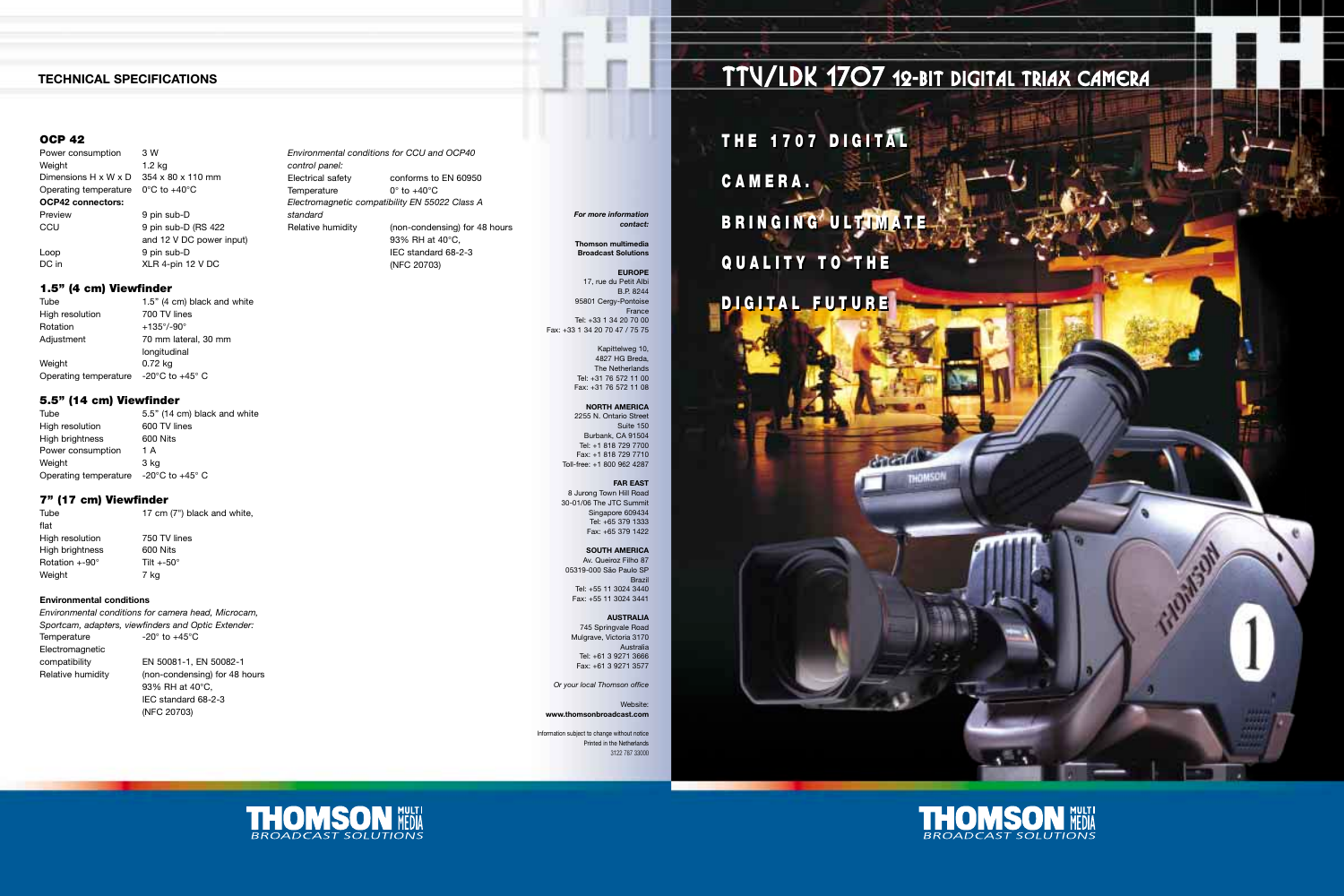#### **12-bit Quantization**

The 12-bit processing brings with it new power and a picture quality formerly unattainable in 10-bit digital cameras. These 2 bits make all the difference in increasing the dynamic range, providing excellent color accuracy in the crucial over-exposed areas, and providing exceptionally clean, noise free blacks.

#### **Stability and Reproducibility**

Use of 12-bit analog-digital converters has made possible an increase in digital processing capability, thereby reducing the analog pre-processing required in comparison with 10-bit cameras. Non-linear functions, such as white compression and gamma correction, are now carried out in the digital domain. In addition, adoption of an uncompressed digital link between camera and CCU ensures link transparency. This new architecture provides extremely stable camera settings, excellent reproducibility and complete camera-CCU interchangeability.

#### **Technology**

Thomson has designed ASICs (application specific integrated circuits) using the most advanced

technologies. Such technologies are essential for the complex image processing algorithms that make it possible to provide broadcast quality pictures at the same time as minimising the camera's volume and power requirements.

**THOMSU** 

#### **CCD Sensor Block**

The 1707 camera offers a wide choice of sensors, enabling each operator to choose the one best suited to his requirements, with regard to technology and price.

simply by changing the Sportcam™ adapter front plate. This allows the customer to rent lenses with less need to check cross compatibility.

Among the sensors available, the 1707 may be fitted with the very latest generation of IT (Interline Transfer) CCDs, in 4/3 format or switchable 16/9 - 4/3. These offer the benefit of microlens technology, as well as new improvements that mean "smear", frequently associated with such sensors, is virtually imperceptible.



#### **1707 Microcam**

The Microcam is the ultra-compact split-head option for the 1657D. It comprises a 1707 camera body, with the CCD block mounted remotely. The camera body and block are linked by a standard, 26-pin, multicore cable of up to 100 metres length, with automatic cable compensation. This system produces a very compact camera head, enabling shots that would be impossible with a conventional camera; at the same time the picture quality of the 1707 is maintained, providing a perfect match with other 1707 cameras being used. Moreover, the CCD block can be quickly refitted to the camera body to produce a conventional portable camera, once again.

**Ider-pad with non-skid surface, for a better grip on the shoulder**

**Rubber components protect the camera Protected co** 

#### **1707 Sportcam**

The Sportcam version of the 1707 camera provides the same performance and functionality as a traditional studio camera. This concept gives great flexibility in use, allowing rapid conversion from a portable configuration into a studio or field production configuration with a 17 cm (7") viewfinder. This versatility is increased further by the capacity to accept large lenses with different mounting systems,



In the Sportcam™, everything has been designed to make life easier for the cameraman. The 17 cm (7'') viewfinder offers excellent resolution and its very bright output makes this viewfinder particularly suitable for outdoor shooting. In addition, control panels enables the cameraman to select which video he wants to see in the viewfinder, as well as activating the various markers he may want to use.

#### **Viewfinder**

The 1707 camera operates with 1.5" or 5.5'' viewfinders from the Thomson range. The new 5.5'' viewfinder is a compact unit with excellent ergonomics and superb design. It is the first viewfinder using LCD technology to display the camera number on 3 sides. These LCD panels not only display the camera number, but also becomes red as soon as the camera goes "On Air". Selection of the camera number, as well as the viewfinder "standby" position, can be achieved remotely from the control panel.



# 12-BIT DIGITAL TRIAX CAMERA. 16/9-4/3 THE NÈW GENERATION 1707 CAMERA,

**There has never been a camera as digital as this, from the 12 bit converters, all the way to the output of the digital triax base station.**

**The new generation 1707 camera brings you stability, clarity, and reproducibility, in other words, the ultimate in quality. With the 1707 you will be ready for the digital future, able to shoot in 16/9 or 4/3, producing images of the finest quality, without compromise.**

**ALCOHOL: NEWSFILM** 

**Long grip for ease of handling**

**Twin fixing points for 14-cm view ideal position** 

> **Multiple fixing points accessories: cable clip, microphone support,**  script holder, et

> > **Protected controls**

**Shoulder-pad adjustable forwards and backwards, for perfect balance on the shoulder**

**Magnetic label holders for ease of camera identification**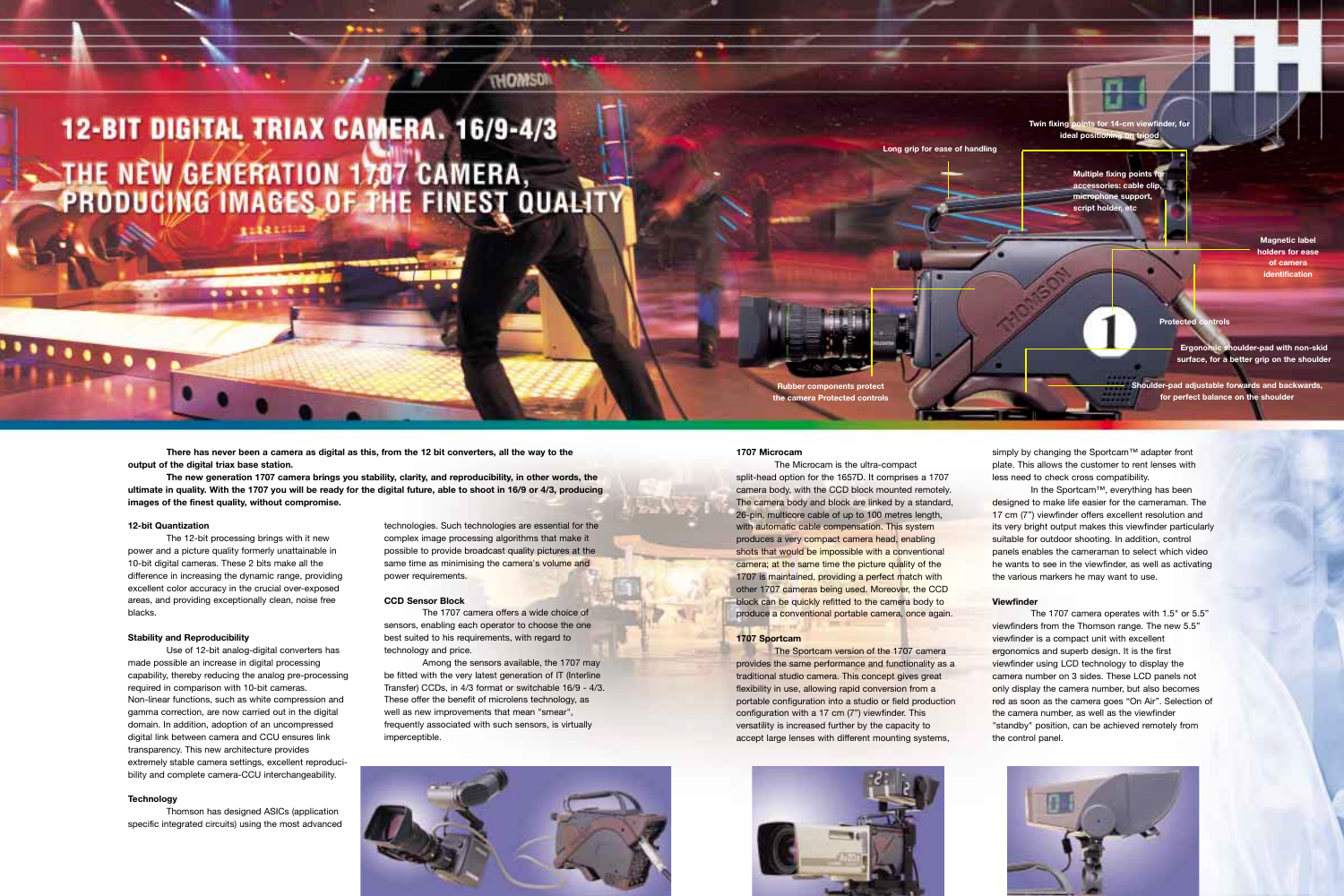# THE 1707, BRINGING HIGH PERFORMANCE AND FLEXIBILITY WHAT EVER THE REQUIREMENT



#### **OCP 42 (Operational Control Panel)**

Design a camera control system capable of accessing all the functions of a digital camera, while remaining simple, compact and economical: that was the specification to which THOMSON engineers designed the OCP 42.

With its LCD display and easy-to-use paged menu system, the OCP 42 combines control of the most sophisticated functions with vital speed of access to standard adjustments such as contour, iris or black level. A memory card can be used to store operating settings for several cameras (up to 24) or to store the technical values and operating settings for a single camera. In this case, the card could be used to restore all the original settings for a camera on its return from hire.

**THOMSON** 



#### **Dual Skin Detail**

This correction allows the amplitude of the contour signal to be varied as a function of colour. To ensure satisfactory rendering in portrait shots, for example, the amount of detail in the face would be reduced relative to the rest of the picture. To make this function more flexible, two different hues may be selected anywhere in the colour spectrum.



**Contrast compression with Colour Restoration** The compression system is used to reproduce parts of the picture that are very brightly lit and which exceed nominal level, by reducing the dynamic range. This process, unique to THOMSON,

restores the luminance and chrominance, as well as contours in over-exposed areas, thereby avoiding desaturation. This system allows fullest use to be made of the wide contrast range available from the sensors and 12-bit analog/digital conversion.



The 1707 camera includes an all-new Digital Triax link. Thomson's unique digital triax system transmits a 4:2:2 signal without compression from camera to CCU, delivering at the CCU outputs the highest quality images with up to 500 m of cable. The quality of digital transmission ensures complete transparency of the link, allowing camera-CCU interchange without risk of colour changes. A true studio camera, the 1707 offers every feature necessary for its integration into a production environment, including facilities to fit a teleprompter on the camera.

#### **Black Stretch**

This function allows blacks either to be expanded or compressed, without affecting the rest of the picture. It is particularly useful in recovering detail from large shaded areas, typically views of the whole of a stadium, where part is in sunshine and part in shadow. Conversely, it allows contrast to be increased in pictures where it is low, as in foggy scenes, for instance.



#### **Direct Access to Colour Temperature**

The 1707 camera has an exclusive system that enables the camera colour temperature to be set in steps of 100°K, between 2,200° K and 9,900° K. This function opens up new opportunities for creativity, enabling the colour balance of a picture to be altered simply by changing the colour temperature parameter. Perfectly reproducible « moods » can quickly be achieved in shooting situations where the style of picture aids dramatic effect.



#### **4:2:2 Uncompressed Digital Triax**

**Optic Extender**

The Optic Extender has been designed to extend the digital triax link used with a 1707 camera. While keeping the remote feed of the camera unit, this optic expender allows the following links: - 2 km for a 1707 camera in Sportcam configuration, - 3 km for a 1707 camera in portable configuration.

#### **Talkback**

The 1707 camera includes

a talkback channel:

- variable listening level for the cameraman. The high power available allows good audibility, even with very loud ambient sound levels, as at rock concerts.
- 
- connections compatible with 4-wire
- or RTS/Clearcom systems.
- control room level (input/output) adjustable
- in 6 dB steps from -6 to +12 dB.
	-
	- A microphone input is available
- CD quality digital sound transmission

# **Microphone**

at the rear of the camera:

- from camera to CCU
- sensitivity adjustable on the camera
- +48 V phantom powering

# **Teleprompter**

Optionally, the 1707 camera may be fitted with a second video return channel. If used as a teleprompter channel, an external DC/DC converter is required to power the teleprompter monitor. This unit is powered from the camera via its DC utility power output.

**Triax CCU**

Remarkably light (7 kg) and compact (3U high, half 19" rack size), the CCU DT500 will fit easily into any control room. It has analog composite as well as 270 Mb/s 4:2:2 serial digital outputs.